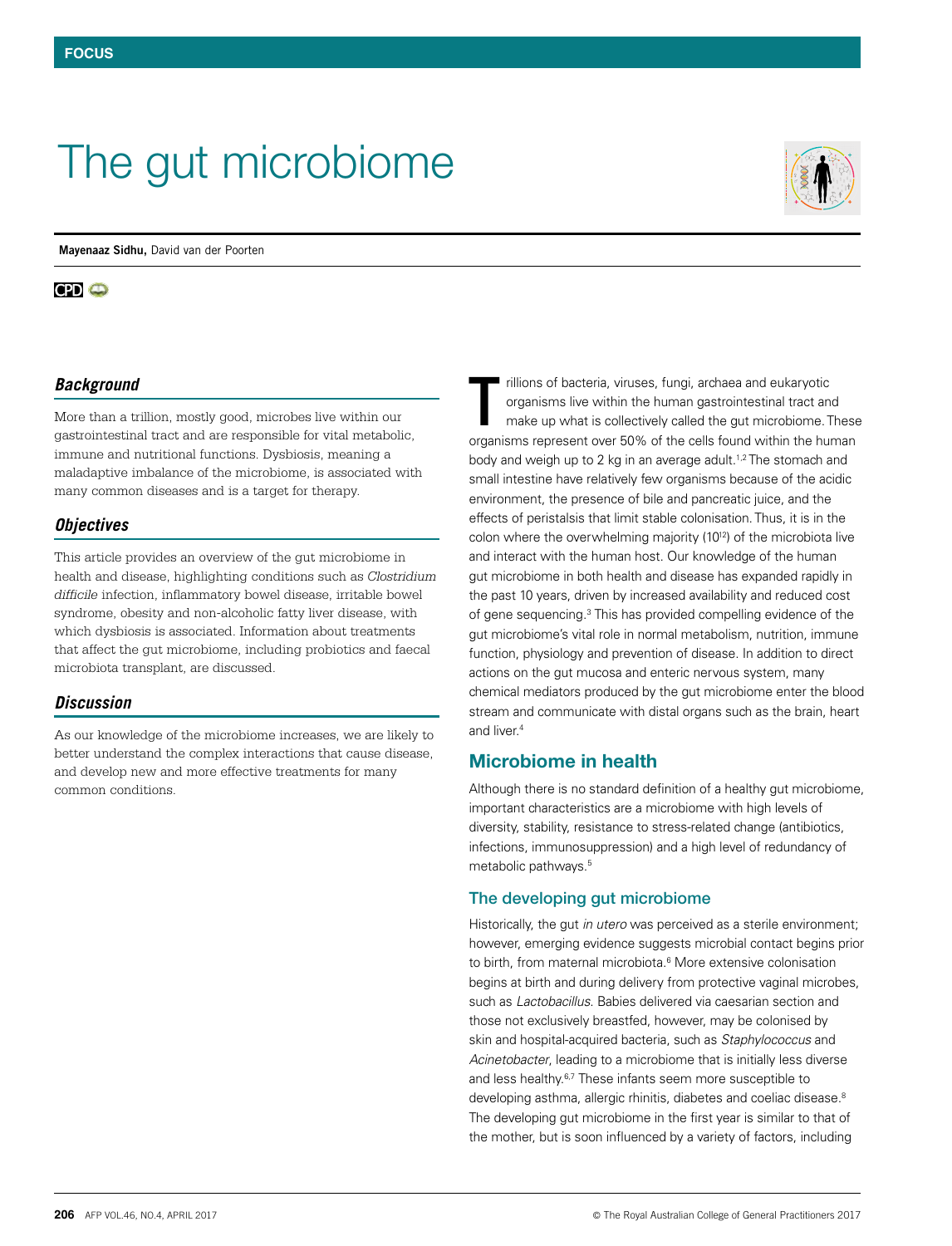diet, feeding habits and surrounding environment.<sup>9</sup> The mature gut microbiome is established between the ages of one and three years and thereafter is relatively stable. By this time, it is primarily composed of anaerobic bacteria, with well over 50 phyla and 1000 species represented. Despite this diversity, the majority of microbes come from two bacterial phyla: Bacteroidetes and Firmicutes.10

## Metabolic and signalling functions

The gut microbiome is responsible for a number of vital metabolic and signalling functions, many of which are not achievable by the human body alone. These include the synthesis of all B vitamins (B<sub>1</sub>–B<sub>12</sub>) and vitamin K, $^{\text{\tiny{11}}}$  processing of food, digestion of otherwise indigestible complex polysaccharides (starches, cellulose and gums), synthesis of essential amino acids, biotransformation of bile to assist with glucose and cholesterol metabolism, and the production of short-chain fatty acid metabolites, such as butyrate and acetate, that act as an energy source for colonic bacteria and can exert anti-inflammatory effects.<sup>12</sup> Certain partially digestible foods can in turn enrich specific beneficial microbial populations, although a direct health benefit is yet to be established. Often known as prebiotics, examples of these foods include cereal grains, asparagus, leeks, artichokes, legumes, cabbage and kale.12 Gut microbiota can also communicate with the central nervous system through multiple pathways, including the vagus nerve, hypothalamic– pituitary–adrenal axis, the production of neurotransmitters or their precursors, including serotonin, tryptophan, gamma-aminobutyric acid, dopamine, L-dopa and noradrenaline, and via hormones, such as cortisol, ghrelin, leptin and glucagon-like peptide -1.13

## Protective immune functions

Normal gut microbiota are our first internal line of defence against pathogens and toxins, protecting the body against disease in tandem with the host immune system. One of the key functions of a healthy microbiome is to prevent colonisation of pathogens through a barrier effect. This occurs through the production of antimicrobial compounds such as bacteriocin and the outcompeting of pathogens for nutrients and attachment sites through sheer force of numbers.3 Gut bacteria are also integral to the development of the mucosal innate immune system through direct interactions with intestinal epithelial cells. Early exposure to a variety of bacteria provides a kind of training for the immune system such that normal protective responses occur to commensals and appropriate inflammatory responses occur with exposure to pathogens. Conversely, reduced microbial diversity and exposure early in life can lead to an immune system that over-reacts to antigens, predisposing to autoimmune and allergic disease.<sup>14</sup>

# Microbiome and disease

Many gastrointestinal diseases have been associated with alterations in the gut microbiome, as have metabolic disorders, liver disease, certain neurological and mood disorders, arthritis and immunological conditions.<sup>15</sup> Dysbiosis, meaning an imbalance or

maladaptive state of the microbiome, is found in almost all of these conditions, although whether this is cause or effect in most cases has not been established. We review those conditions with the most evidence and discuss research into modulation of gut bacteria as therapy.

## Clostridium difficile infection

*Clostridium difficile* is a spore-forming, Gram-positive anaerobe, producing toxins A and B; the latter is responsible for colonic inflammation and the development of pseudomembranous colitis. The incidence and severity of *C. difficile* infection (CDI) in Australia and worldwide is on the rise, with over 12,000 cases reported in Australian hospitals in 2012, leading to an attributable mortality of 6–7%.16 *C. difficile* rarely causes disease in healthy adults; rather, it requires the impairment of normal resistance mechanisms and host flora, most commonly caused by broad-spectrum antibiotics, immunosuppression or the use of proton pump inhibitors.<sup>17</sup>

The traditional treatment for CDI has been with metronidazole or vancomycin, and removal of the offending trigger antibiotic; however, this is proving increasingly ineffective with recurrence rates up to 50% and increasing incidence of fulminant disease. Following a 2013 publication from the Academic Medical Center in Amsterdam,<sup>18</sup> correcting underlying dysbiosis through faecal microbiota transplant (FMT) has been shown to be more effective and durable than antibiotic therapy for recurrent CDI. These results that have been replicated in Australia.<sup>19</sup> The immediate impact of FMT in severe pseudomembranous colitis is illustrated in Figure 1.

## Inflammatory bowel disease

Ulcerative colitis and Crohn's disease are chronic inflammatory conditions of unknown aetiology whose underlying pathogenesis appears to relate to multiple factors, including a genetic predisposition, environmental triggers, altered immune function and abnormal reactions to the gut microbiome. Dysbiosis is present in patients with inflammatory bowel disease (IBD), characterised by a higher ratio of pathogenic to commensal bacteria, reduced bacterial counts in areas of active inflammation, and areas of bacterial mucosal invasion, which is rarely, if ever, seen in healthy individuals.20 Modulation of gut bacteria with antibiotics such as ciprofloxacin and metronidazole is an established treatment to reduce postoperative recurrence of Crohn's disease, while probiotics can be effective for IBD-related pouchitis following colectomy.21,22 A number of studies have looked at FMT as a treatment for IBD, but with conflicting results. A systematic review of small case series showed an overall efficacy of 36%, with Crohn's patients more likely to respond than those with ulcerative colitis.<sup>23</sup> An Australian randomised placebo-controlled study showed similar efficacy in ulcerative colitis (44% steroid-free remission), using an intensive protocol of FMT via colonoscopy and enemas over eight weeks.24 In two additional randomised controlled trials for ulcerative colitis, one showed no benefit over placebo,<sup>25</sup> while in the other FMT achieved remission in 24%, compared with 5% with placebo.<sup>26</sup>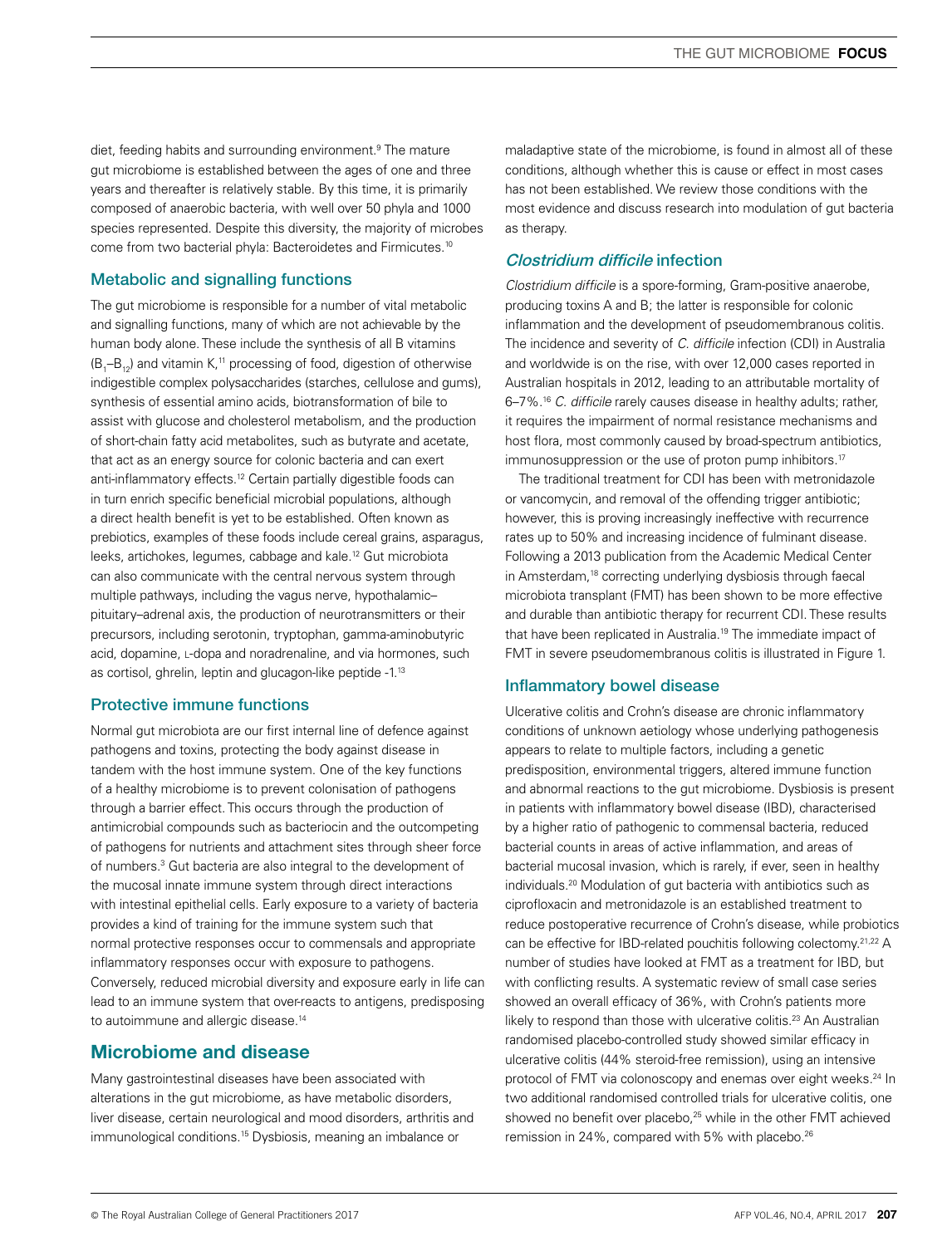#### Irritable bowel syndrome

Irritable bowel syndrome (IBS) is common disorder characterised by abdominal discomfort and altered bowel habit in the absence of an underlying organic cause. The pathophysiology of IBS remains unclear, but is likely to be multifactorial, with altered motility and food processing, visceral hypersensitivity, genetic susceptibility and alterations in the gut microbiome being important.<sup>27</sup> Individuals with diarrhoea-predominant IBS have dysbiosis characterised by lower *Clostridium thermosuccinogenes* phylotype expression,<sup>28</sup> whereas those with IBS and constipation have an increase in bacteria that produce and use lactate, leading to higher sulphide and hydrogen production.29 Furthermore, IBS occurring after gastroenteritis is well recognised (post-infectious IBS) and affected individuals have alterations in Bacteroidetes and Clostridia, compared with healthy controls.30 Altering gut bacteria with antibiotics can help, and rifaximin, the most well studied, has been shown to have a modest symptomatic benefit in diarrhoea-predominant IBS. This has led to its approval in the US, but not Australia, for this indication.<sup>31</sup> A systematic review and a meta-analysis found that probiotics have modest beneficial effects on global IBS abdominal pain, bloating and flatulence scores, with combination regimens more effective.<sup>32</sup> Because of heterogeneity of studies, specific beneficial strains or dosage regimens could not be isolated. A low FODMAP diet, aimed at reducing fermentable oligosaccharides, disaccharides, monosaccharides and polyols, has been shown to be effective for IBS but may itself restrict faecal bacterial abundance, including beneficial bacteria.33

#### Metabolic disease

The worldwide epidemic of obesity and associated metabolic disease has primarily been attributed to diet and lack of exercise; however, it is now clear that the gut microbiome is also implicated as both friend and foe. Gut microbiota are required for diet-induced weight gain (Figure 2A), with germ-free mice gaining minimal weight despite a high fat/sugar diet, whereas identical mice containing gut bacteria become obese.<sup>34</sup> Dysbiosis characterised by reduction in the abundance of Bacteroidetes and an increase in Firmicutes, reversing their normal ratio, has been implicated in murine and human obesity;<sup>35</sup> however, two recent meta-analyses



Figure 1. Severe *Clostridium difficile* infection in a patient aged 79 years. *A. Pseudomembranous colitis; B. Five days after faecal microbiota transplant* 

of pooled human studies failed to identify these changes in bacterial phyla, with only minor reductions in microbial diversity and richness seen.<sup>36,37</sup> Nevertheless, obese and lean metabolic phenotypes in mice can be transmitted via FMT (Figure 2B),38,39 a process more dependent on microbiota than genetics (Figure 2C), as FMT from identical twins discordant for obesity still led to transmission of the lean or obese phenotype in mice.40 Co-housing the two groups, where mice ate each other's faeces, led to a lean phenotype, hypothesised to be due to re-invasion of specific Bacteroidetes into obese mice.<sup>40</sup> In a recent study in patients with metabolic syndrome, FMT from a lean donor improved insulin sensitivity in just six weeks, an effect in part driven by increased butyrate-producing gut bacteria.41

#### Non-alcoholic fatty liver disease

In addition to the microbiota changes of obesity, alterations in gut bacteria in non-alcoholic fatty liver disease (NAFLD) and non-alcoholic steato-hepatitis (NASH) are associated with intestinal bacterial translocation, leading to increased delivery of lipopolysaccharides, free fatty acids and other toxins directly to the liver from the portal vein.42 Furthermore, patients with NASH have a greater abundance of the *Escherichia* family of bacteria, a group that ferments carbohydrates and produces endogenous ethanol.<sup>43</sup> This leads to increased alcohol levels peripherally, a possible co-factor in the pathogenesis of fatty liver disease. A number of studies are underway to assess the role of probiotics, FMT or other gut-modulating procedures in patients with NAFLD.

# Altering the gut-microbiome Faecal microbiota transplant

FMT was first used in modern medicine in 1958, when four patients with pseudomembranous colitis were cured by faecal enema.44 Evidence exists for the role of FMT in recurrent CDI and there is emerging evidence for its role in IBD and metabolic disease.15 The process behind FMT is relatively simple. Donors are screened for all known bloodborne and stoolborne pathogens and must be healthy, lean and free of any diseases potentially transmissible via gut bacteria. Donated stool is blended with sterile saline/glycerol and can be given fresh or frozen. Stool frozen at –80°C is viable and effective for at least six to nine months.19 Donor stool can be delivered via naso-jejunal tube or into the caecum at colonoscopy. Overall, the procedure is safe; common adverse events include bloating, diarrhoea and low-grade fever, which tend to settle within 48 hours.<sup>15</sup> Serious events related to the endoscopic procedure, such as bowel perforation and aspiration, are rare. The long-term effects of FMT are not known and could plausibly include induction of chronic diseases related to alterations in gut bacteria or transmission of currently unrecognised infectious agents.15 Researchers from the OpenBiome stool bank in the US, among others, have developed a faecal capsule, which may make this gut-changing therapy more accessible in the future.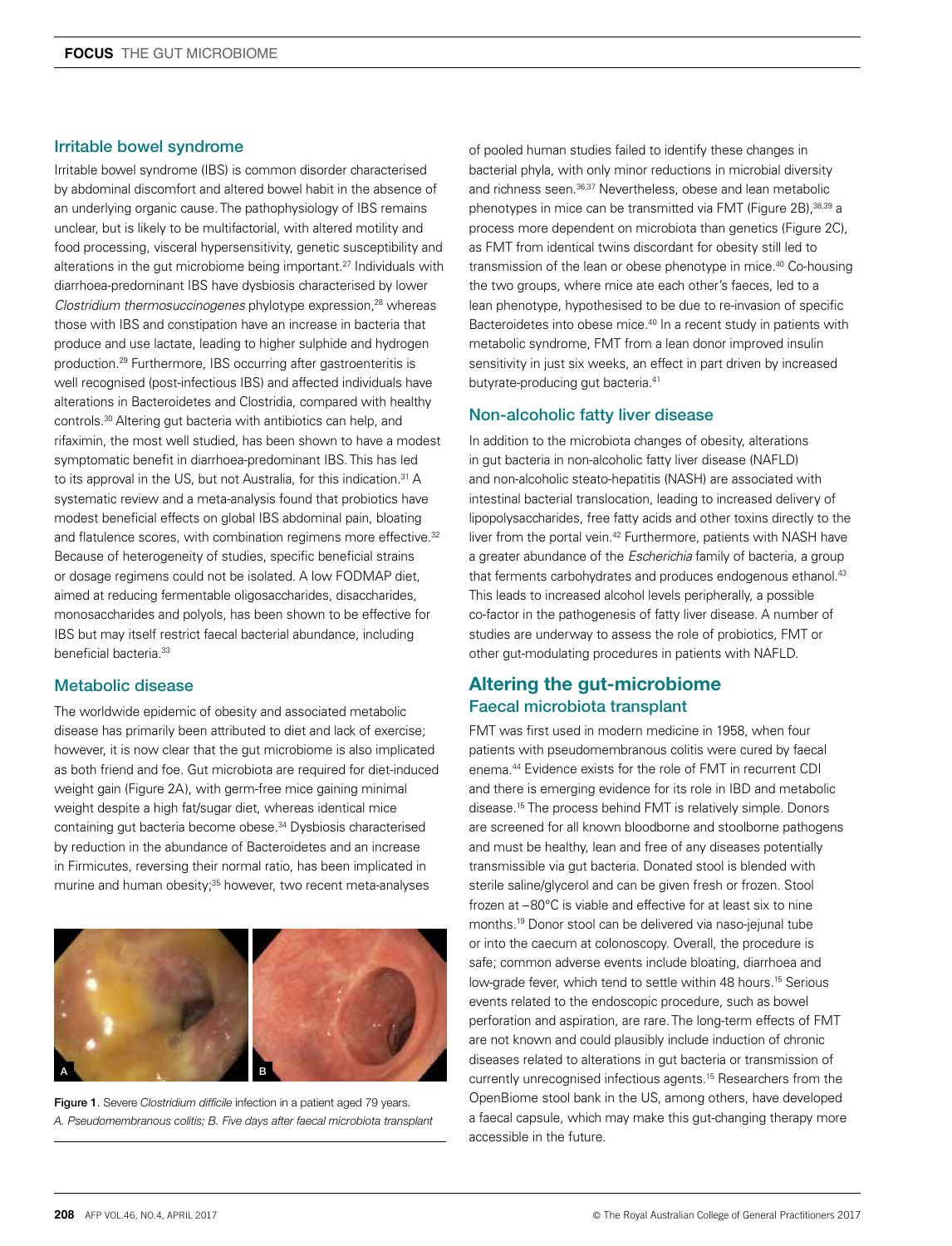#### **Antibiotics**

Manipulating gut bacteria with antibiotics such as ciprofloxacin and metronidazole has been used to treat intestinal disorders such as Crohn's disease for some time; however, their ability to reduce pathogenic Gram-negative bacteria, parasites and anaerobes comes at the cost of reducing bacterial diversity and resistance, and CDI.12 Recently, the minimally absorbed broad-spectrum antibiotic rifaximin has gained favour for its efficacy in hepatic encephalopathy and IBS, and low potential for developing bacterial resistance.<sup>12</sup>

#### **Probiotics**

Probiotics are defined by the World Health Organization as 'live bacteria or yeasts that, when administered in adequate amounts, confer a health benefit on the consumer'. However, evidence for their efficacy is mixed. The most well-studied bacterial probiotics are those of the *Lactobacillus*, *Bifidobacterium* and *Lactococcus*

species, while the most commonly used yeast is *Saccharomyces boulardii*. 12 Probiotics colonise the gut temporarily and may exert beneficial effects through enhancement of the natural intestinal barrier (both physical and mucous layer), stimulation of IgA secretion, downregulation of inflammatory cytokine production and direct antagonism of pathogens.45 On the basis of meta-analyses of randomised controlled trials, probiotics are modestly effective for reducing global symptoms in IBS (number needed to treat  $[NNT] = 8$ ,<sup>32</sup> and in reducing antibiotic-associated diarrhoea in children aged one month to 18 years (NNT=  $10$ )<sup>46</sup> and adults up to age 64 (relative risk = 0.47), but not in the elderly.<sup>47</sup> The duration of probiotic use (5–21 days) did not alter the benefit and, to varying degrees, results were strain-specific; the biggest benefit was conferred from *Lactobacillus* and *S. boulardii*. 47 For other diseases, results may be preparation-specific, with only the expensive combination probiotic VSL#3 (eight species of *Lactobacillus*,



#### Figure 2. Obesity and the microbiome

*A. Germ-free mice are resistant to diet-induced obesity; B. Metabolic phenotype is transmissible via microbiota transplant with lean donors producing lean mice and obese donors producing obese mice; C. Microbiota transplant from identical twins discordant for obesity also transmit metabolic phenotype to germ-free mice, however when co-housed the lean phenotype predominates; GF, germ-free; L, lean N, normal; O, obese*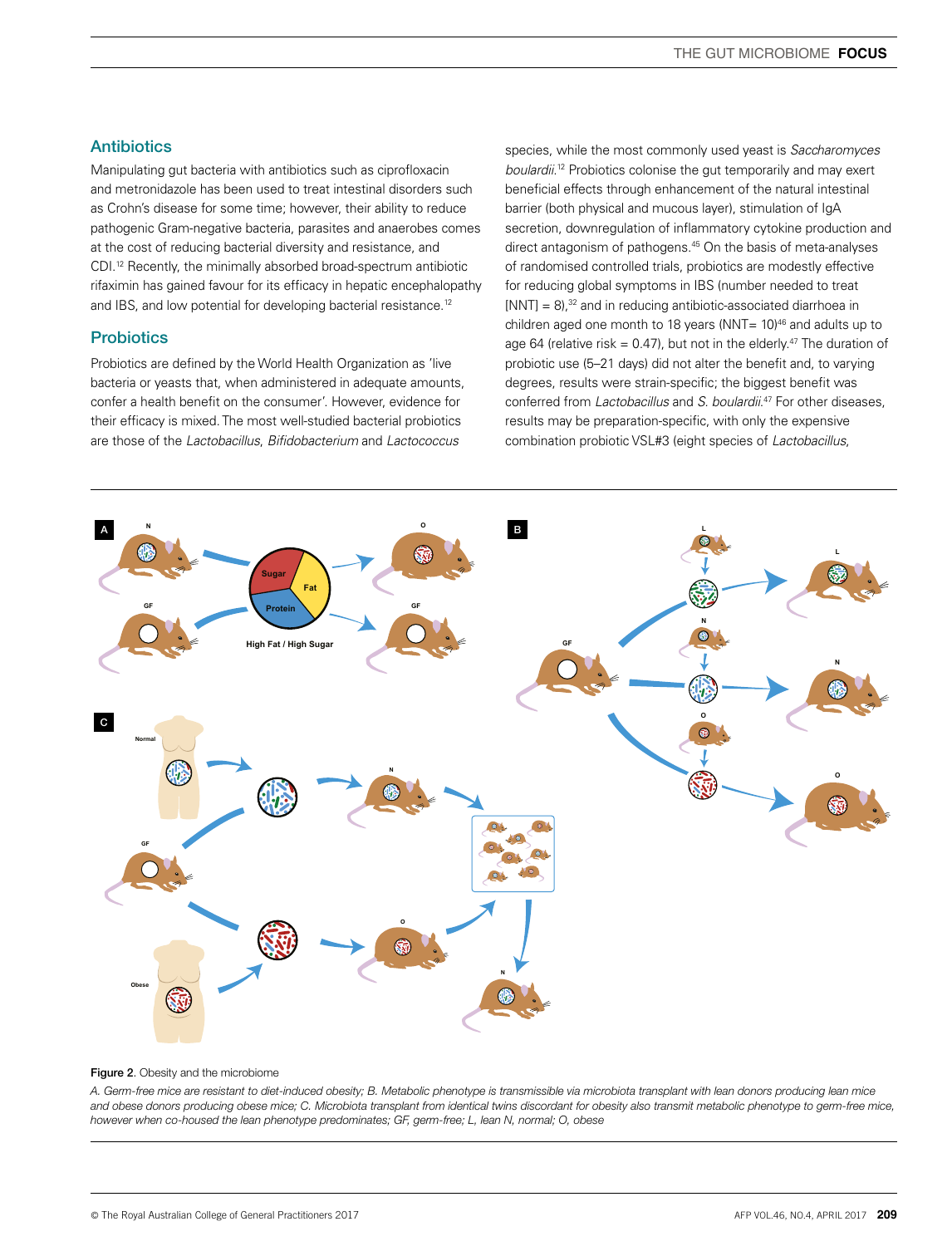*Bifidobacterium* and *Streptococcus*; \$130) being effective for prevention and treatment of pouchitis in IBD following colectomy.<sup>22</sup> and *Lactobacillus casei* and a mixed research preparation of *L. acidophilus*, *L. delbruecki var bulgaris*, *Streptococcus thermphilus* and *B. bifidu* for five days reducing symptom duration and severity in children with acute infectious diarrhoea.<sup>48</sup> Evidence that probiotics assist in extra-intestinal disease, or to help maintain general health, remains controversial. Most commercial probiotics consist of a blend of strains with efficacy generally attributed to specific strains and their quantity. However, a recent study revealed that only 58% are correctly labelled.49 Furthermore, there are issues with maintaining the viability of probiotics during storage, and their ability to withstand acid and bile to reach the colon where colonisation can occur.50 While probiotics appear to be safe in the majority of individuals, case reports have raised the possibility of opportunistic infection due to interference with commensal microflora, particularly in critically ill adults and neonates, where bacteraemia and fungaemia have been occasionally reported after administration of *Lactobacillus rhamnosus* and *S. boulardii*. 51 Large randomised trials have not confirmed an increased risk; however, a risk-benefit assessment is recommended when probiotics are used.

# **Conclusion**

The gut microbiome is a complex and essential part of our bodies that provides vital support for normal metabolic function and protection against illness. Dysbiosis is associated with multiple disease states and is a target for therapy and future research.

#### Acknowledgements

The authors wish to thank Mr Andrew Barnes for his assistance with the artwork for Figure 2.

#### Authors

Mayenaaz Sidhu MBBS, Advanced Trainee Gastroenterology, Westmead Hospital, Sydney, NSW

David van der Poorten BSc (Med) MBBS (Hons) FRACP PhD, Staff Specialist Gastroenterologist Westmead Hospital, Sydney, NSW and Clinical Associate Professor, University of Sydney, Sydney, NSW. david.vanderpoorten@sydney.edu.au Competing interests: None

Provenance and peer review: Commissioned, externally peer reviewed.

#### References

- 1. Sender R, Fuchs S, Milo R. Revised estimates for the number of human and bacteria cells in the body. PLoS Biol 2016;14(8):e1002533.
- 2. Clarke G, Stilling RM, Kennedy PJ, Stanton C, Cryan JF, Dinan TG. Minireview: Gut microbiota: The neglected endocrine organ. Mol Endocrinol 2014 Aug;28(8):1221−38.
- 3. Bull MJ, Plummer NT. Part 1: The human gut microbiome in health and disease. Integr Med (Encinitas) 2014;13(6):17–22.
- 4. Evans JM, Morris LS, Marchesi JR. The gut microbiome: the role of a virtual organ in the endocrinology of the host. J Endocrinol 2013;218(3):R37–47.
- 5. Bäckhed F, Fraser CM, Ringel Y, et al. Defining a healthy human gut microbiome: current concepts, future directions, and clinical applications. Cell Host Microbe 2012;12(5):611–22.
- 6. Collado MC, Rautava S, Isolauri E, Salminen S. Gut microbiota: A source of novel tools to reduce the risk of human disease? Pediatr Res 2015;77(1−2):182–88.
- 7. Huurre A, Kalliomäki M, Rautava S, Rinne M, Salminen S, Isolauri E. Mode of delivery – Effects on gut microbiota and humoral immunity. Neonatology 2008;93(4):236–40.
- 8. Neu J, Rushing J. Cesarean versus vaginal delivery: Long-term infant outcomes and the hygiene hypothesis. Clin Perinatol 2011;38(2):321–31.
- 9. Mackie RI, Sghir A, Gaskins HR. Developmental microbial ecology of the neonatal gastrointestinal tract. Am J Clin Nutr 1999;69(5):1035S–45S.
- 10. Schloss PD, Handelsman J. Status of the microbial census. Microbiol Mol Biol Rev 2004;68(4):686–91.
- 11. LeBlanc JG, Milani C, de Giori GS, Sesma F, van Sinderen D, Ventura M. Bacteria as vitamin suppliers to their host: A gut microbiota perspective. Curr Opin Biotechnol 2013;24(2):160–68.
- 12. Gallo A, Passaro G, Gasbarrini A, Landolfi R, Montalto M. Modulation of microbiota as treatment for intestinal inflammatory disorders: An update. World J Gastroenterol 2016;22(32):7186–202.
- 13. Scheperjans F. Gut microbiota, 1013 new pieces in the Parkinson's disease puzzle. Curr Opin Neurol 2016;29(6):773–80.
- 14. Björkstén B, Sepp E, Julge K, Voor T, Mikelsaar M. Allergy development and the intestinal microflora during the first year of life. J Allergy Clin Immunol 2001;108(4):516–20.
- 15. Choi HH, Cho Y-S. Fecal microbiota transplantation: Current applications, effectiveness, and future perspectives. Clin Endosc 2016;49(3):257–65.
- 16. Slimings C, Armstrong P, Beckingham WD, et al. Increasing incidence of Clostridium difficile infection, Australia, 2011-2012. Med J Aust 2014;200(5):272–76.
- 17. Bartlett JG. Narrative review: the new epidemic of *Clostridium difficile*-associated enteric disease. Ann Intern Med 2006;145(10):758–64.
- 18. van Nood E, Vrieze A, Nieuwdorp M, et al. Duodenal infusion of donor feces for recurrent *Clostridium difficile*. N Engl J Med 2013;368(5):407–15.
- 19. Costello SP, Conlon MA, Vuaran MS, Roberts-Thomson IC, Andrews JM. Faecal microbiota transplant for recurrent *Clostridium difficile* infection using long-term frozen stool is effective: clinical efficacy and bacterial viability data. Aliment Pharmacol Ther 2015;42(8):1011–18.
- 20. Lopez J, Grinspan A. Fecal microbiota transplantation for inflammatory bowel disease. Gastroenterol Hepatol 2016;12(6):374–79.
- 21. Rutgeerts P, Hiele M, Geboes K, et al. Controlled trial of metronidazole treatment for prevention of Crohn's recurrence after ileal resection. Gastroenterology 1995;108(6):1617–21.
- 22. Singh S, Stroud AM, Holubar SD, Sandborn WJ, Pardi DS. Treatment and prevention of pouchitis after ileal pouch-anal anastomosis for chronic ulcerative colitis. Cochrane Database Syst Rev 2015;(11):CD001176.
- 23. Colman RJ, Rubin DT. Fecal microbiota transplantation as therapy for inflammatory bowel disease: A systematic review and meta-analysis. J Crohns Colitis 2014;8(12):1569–81.
- 24. Paramsothy S, Kamm M, van den Bogaerde J, Samuel D, Leong R. Multi-donor intense faecal microbiota transplantation is an effective treatment for resistant ulcerative colitis: A randomised placebo-controlled trial. J Gastroenterol Hepatol 2016;150(4):S122–23.
- 25. Rossen NG, Fuentes S, van der Spek MJ, et al. Findings from a randomized controlled trial of fecal transplantation for patients with ulcerative colitis. Gastroenterology 2015;149(1):110–14.
- 26. Moayyedi P, Surette MG, Kim PT, et al. Fecal microbiota transplantation induces remission in patients with active ulcerative colitis in a randomized controlled trial. Gastroenterology 2015;149(1):102–06.
- 27. Camilleri M. Peripheral mechanisms in irritable bowel syndrome. N Engl J Med 2013;368(6):578–79.
- 28. Lyra A, Rinttilä T, Nikkilä J, et al. Diarrhoea-predominant irritable bowel syndrome distinguishable by 16S rRNA gene phylotype quantification. World J Gastroenterol 2009;15(47):5936–45.
- 29. Chassard C, Dapoigny M, Scott KP, et al. Functional dysbiosis within the gut microbiota of patients with constipated-irritable bowel syndrome. Aliment Pharmacol Ther 2012;35(7):828–38.
- 30. Jalanka-Tuovinen J, Salojärvi J, Salonen A, et al. Faecal microbiota composition and host-microbe cross-talk following gastroenteritis and in post-infectious irritable bowel syndrome. Gut 2014;63(11):1737–45.
- 31. Cremonini F, Lembo A. Rifaximin for the treatment of irritable bowel syndrome. Expert Opin Pharmacother 2012;13(3):433–40.
- 32. Ford AC, Quigley EMM, Lacy BE, et al. Efficacy of prebiotics, probiotics, and synbiotics in irritable bowel syndrome and chronic idiopathic constipation: systematic review and meta-analysis. Am J Gastroenterol 2014;109(10):1547–61– quiz1546–1562.
- 33. Tuck CJ, Muir JG, Barrett JS, Gibson PR. Fermentable oligosaccharides, disaccharides, monosaccharides and polyols: Role in irritable bowel syndrome. Exp Rev Gastroenterol Hepatol 2014;8(7):819–34.